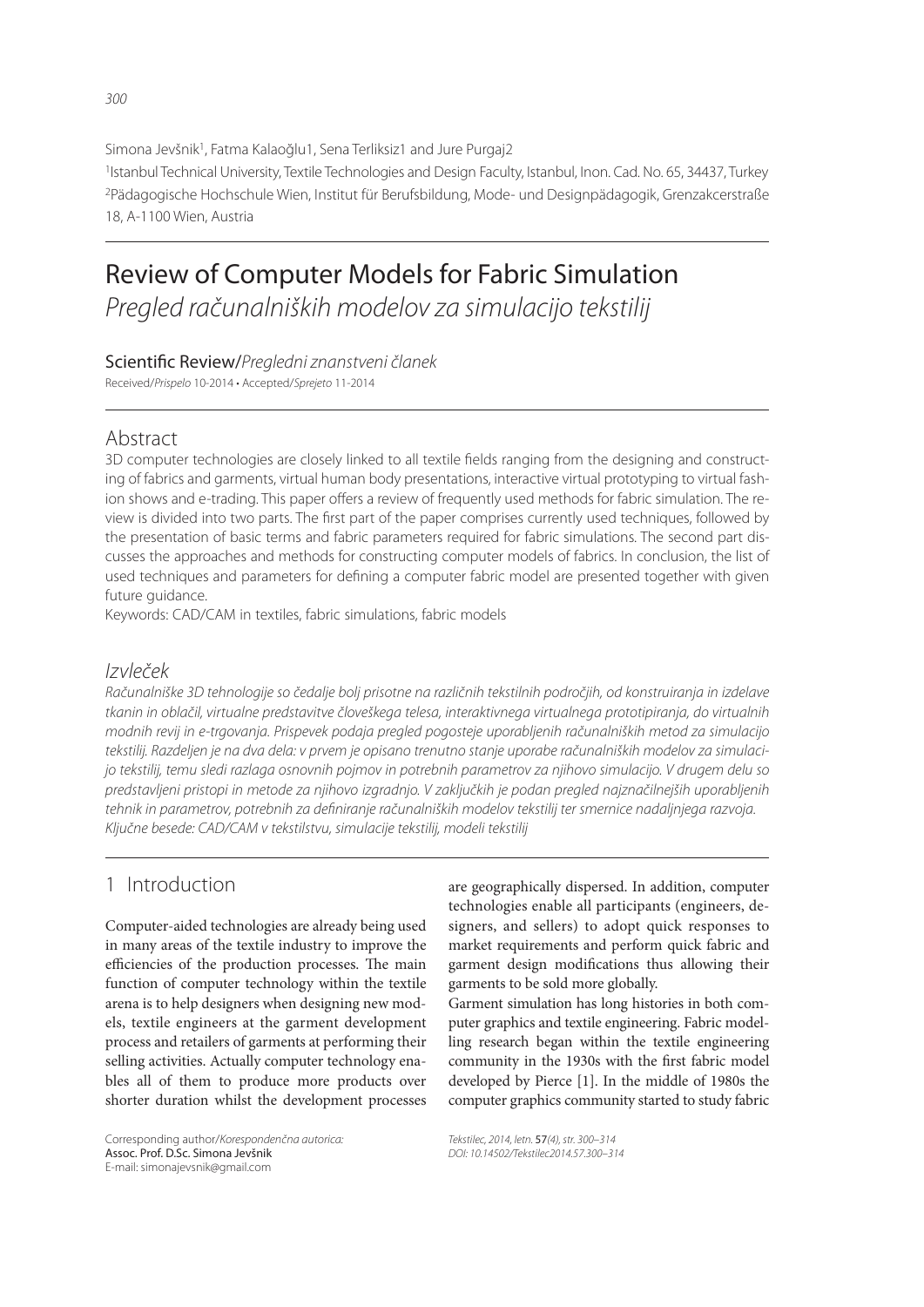modelling and animation techniques. These two groups focused on the same problems from different aspects. The textile community's research concentrated on three broad categories: modelling the geometric-mechanical structures occurring at yarn crossings, modelling the mechanics of fabric using continuous elastic sheets and rods, and modelling the macroscopic geometric features of fabric [1, 2]. In contrast the computer graphics community was motivated towards developing simple fabric models with geometric structures that resemble fabric as well as efficiently reproducing the virtual appearance of fabric [1−4]. However, both areas present and study the behaviour of fabrics and garments from their own viewpoints. For example, for several years animators have used models with little consideration of the physical laws derived from the real world. Most of the time animation sequences have shown geometric and rigid objects moving and changing according to simple or complex predefined transformations [1, 5, 6]. During that time the simulation of complex fabric behaviour within real environments can only be reached through an optimal combination of modelling techniques for fabric behaviour and numerical methods. They must together combine the high computation efficiency, stability and visual realism that is

However, during further development by textile and computer engineers, the virtual simulations of fabrics and garments necessitated very complex work because of the combination of used techniques involving physical/mechanical simulation, collision detection, and user interface techniques for creating garments [7]. Nowadays, fabric simulation's potential has been developed for use throughout the garment industry. Over the last decade virtual garments for the garment industry have incorporated more and more computer applications not only regarding graphics but also CAD techniques. Nowadays many usable commercial programs for garment simulation and prototyping are provided by the leading CAD/CAM producer, such as Gerber [8], Lectra [9], Assyst-Bullmer [10], and Optitex [11].

required for complex garment forms.

# 2 Basic terms and definitions

At the beginning this paper presents the basic terms and definitions commonly used when explaining computer simulations of fabrics and garments.

*Textile vs. Fabric vs. Cloth: The terms fabric and* cloth are used within textile assembly trades (such as tailoring and dressmaking) as synonyms for *tex*tile. However, there are subtle differences in these terms during specialised usages. *Textile* refers to any material made of interlacing fibres. *Fabric* refers to any material made through weaving, knitting, spreading, or bonding that may be used during the production of further goods (garments, etc.). *Cloth* may be used synonymously with *fabric* but often refers to a finished piece of fabric used for a specific purpose, for example, tablecloth [12]. The term fabric will be used throughout this paper. *Fabric model* is a term used for a constructed geometrical, physical and mechanical fabric model for simulating fabric within a computer program; usually within the context of 3D computer graphics [12]. *Fabric simulation* concerns the modelling of fabric for its realistic behaviour simulation [13]. In other words, fabric simulation is the process of replicating the movement and deformation of a piece of fabric

act in the real world. *Garment simulation:* means the physical simulation of cloth-like objects for use in 3D computer graphics. Examples of such objects could be virtual clothing with animated 3D character, a tablecloth, flags or curtains etc. [14].

or clothing by mimicking how that fabric would re-

Virtual prototyping of garments: An official definition of virtual prototyping regarding fabrics/garments cannot be found in the literature. In respect of this many definitions for other application areas are presented [15]. The highlights of two of them cover *all product types,* and they can also be used for virtual fabric/garment prototyping.

- Virtual prototyping is a software-based engineering discipline that entails modelling a mechanical system, simulating and visualising its 3D-motion behaviour under real-world operating conditions, and refining/optimising the design through iterative design studies prior to building the first physical prototype [16].
- Virtual prototyping or digital mock-up, is a computer simulation of a physical product that can be presented, analysed, and tested from the concerned product's life-cycle aspects such as design/ engineering, manufacturing, service, and recycling as if on a real physical model. The constructing and testing of virtual prototype models is called virtual prototyping [17].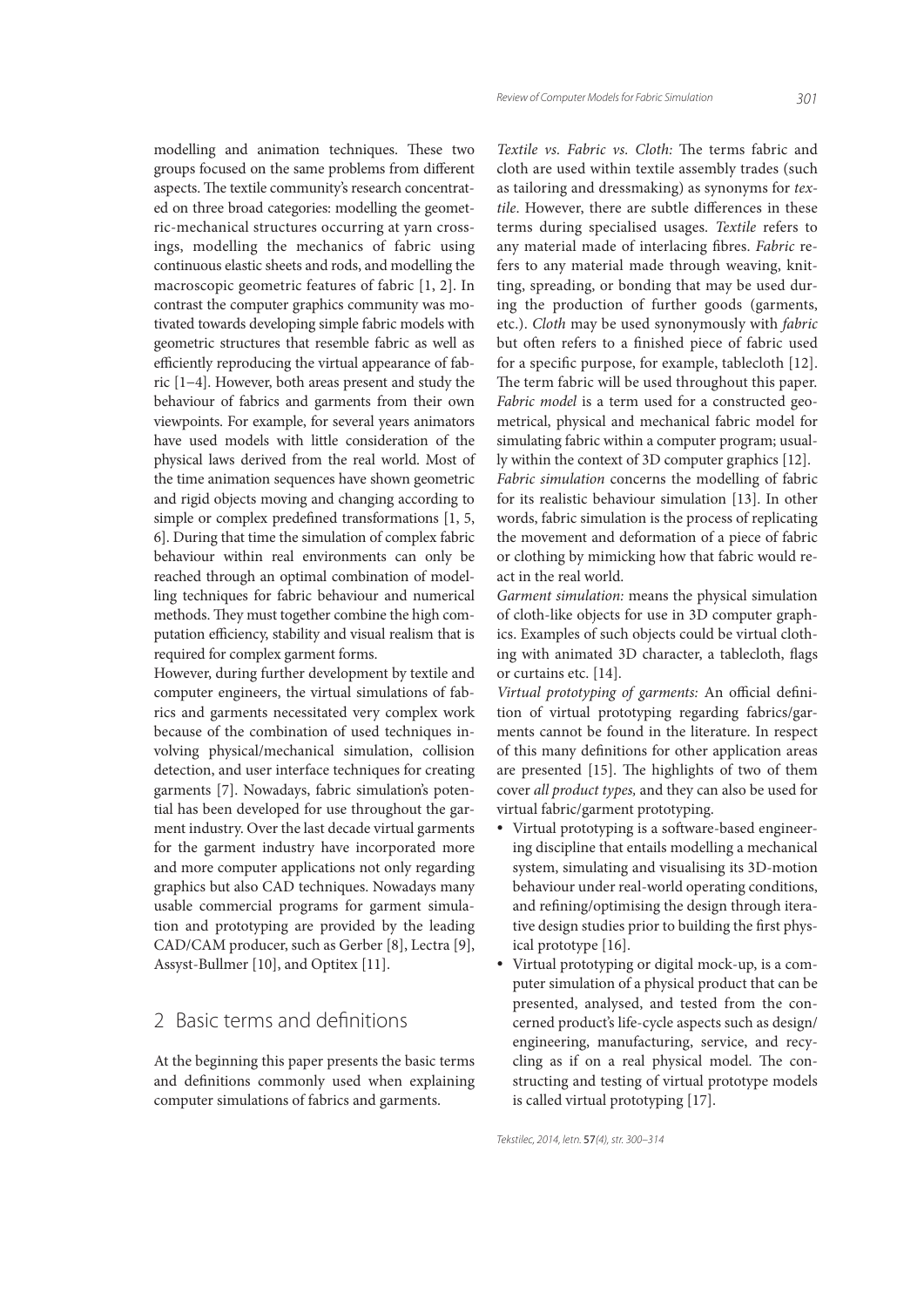### 3 Computer simulations of fabrics

The qualities of computer models for fabric simulation depends on several predefined parameters such as fabric properties, available computer models, schemes for performing mechanical simulation, and fabric surface discretisation [3].

### 3.1 Characterisations of fabrics for computer simulations

Fabrics have by nature special properties that generate interesting shapes when draping or designing 3D shapes of objects. Fabrics can be described as thin, non-homogeneous material in all directions (warp, weft, diagonal) with large deformation under low loading. For successful fabric simulation, the mechanıcal properties are mainly elasticity and viscoelastic parameters, as well as environmental, and need to be defined. In the cases of high dynamic situations viscosity parameters should also be precisely defined [3]. Among elasticity parameters are important Young modulus, shear and bending rigidity modulus, and the Poisson coefficient [1, 18−20].

Initially, researchers focused on input parameters for realistic virtual simulations of real fabrics. They studied a material's behaviour according to its mechanical properties. In the first application of fabric simulations, no measured mechanical and physical properties of fabrics had been used as input parameters. Parameters for different fabric behaviour were set randomly as, for instance, similarly to rubber or they were based on previous experience [3, 21]. As input, researchers also used simplified fabric properties as represented by linear and isotropic behaviour assumptions [22]. Furthermore, some simulation systems were tested for their applicability regarding empirical data such by KES-FB (Kawabata Evaluation System) and FAST (Fabric Assurance Simple Tests [2, 17‒19, 23−25]. Moreover, besides the KES-FB parameters fabric drape properties were also used for simulation.

Furthermore, a simulated fabric also reacts with its environment and also the amount of objects reactions, frictions and self-collision detections between fabrics layers have to be taken into account. The most obvious external force exerted on the fabric is universal gravity that should always be taken into account by computer simulation of fabrics. Furthermore, other environmental circumstances should also be included, for instance, if a fabric moves freely in the air or it is in contact with and interacts with the underlying surface i.e. with the human body [3].

#### 3.2 Fabric modelling within the textile community

In fabric simulation, the main research key factor is to understand the materials' properties of fabrics. The textile community's research was concentrated from the beginning on studying the fabric behaviour from the mechanical engineering point of view. The research is concentrated on both micro and macro levels when describing the fabric's behaviour [1]:

- micro level: where the fabric's characteristics are defined according to its structure, i.e. interweaving of warp and weft threads in woven fabrics or loops in knitted fabrics,
- macro level: where a fabric is regarded to as a continuum. It is described on the basis of small particles that are interlinked according to laws of physics.

The fabric models are presented as geometrical and continuum models.

#### **a) Geometrical model of fabric**

The first fabric model was the geometrical yarn-level model developed by Pierce in 1930 [26] and was later modified several times [1]. The model consists of two yam cross-sections constrained by a third yarn segment running perpendicular to the crosssections. Physical phenomena forming amongst the threads were defined based on laws of physics and mechanics, Figure 1.



*Figure 1: Peirce's geometric fabric model [25] Legend: l – yarn lenght, h<sub>1</sub> and h<sub>2</sub> – crimp height,*  $\phi$  *– weave angle, d – yarn diameter, D – sum of the yarn diameters, p – yarn spacing*

The results showed that the geometric model was very complex and therefore unsuitable for computer processing at that time.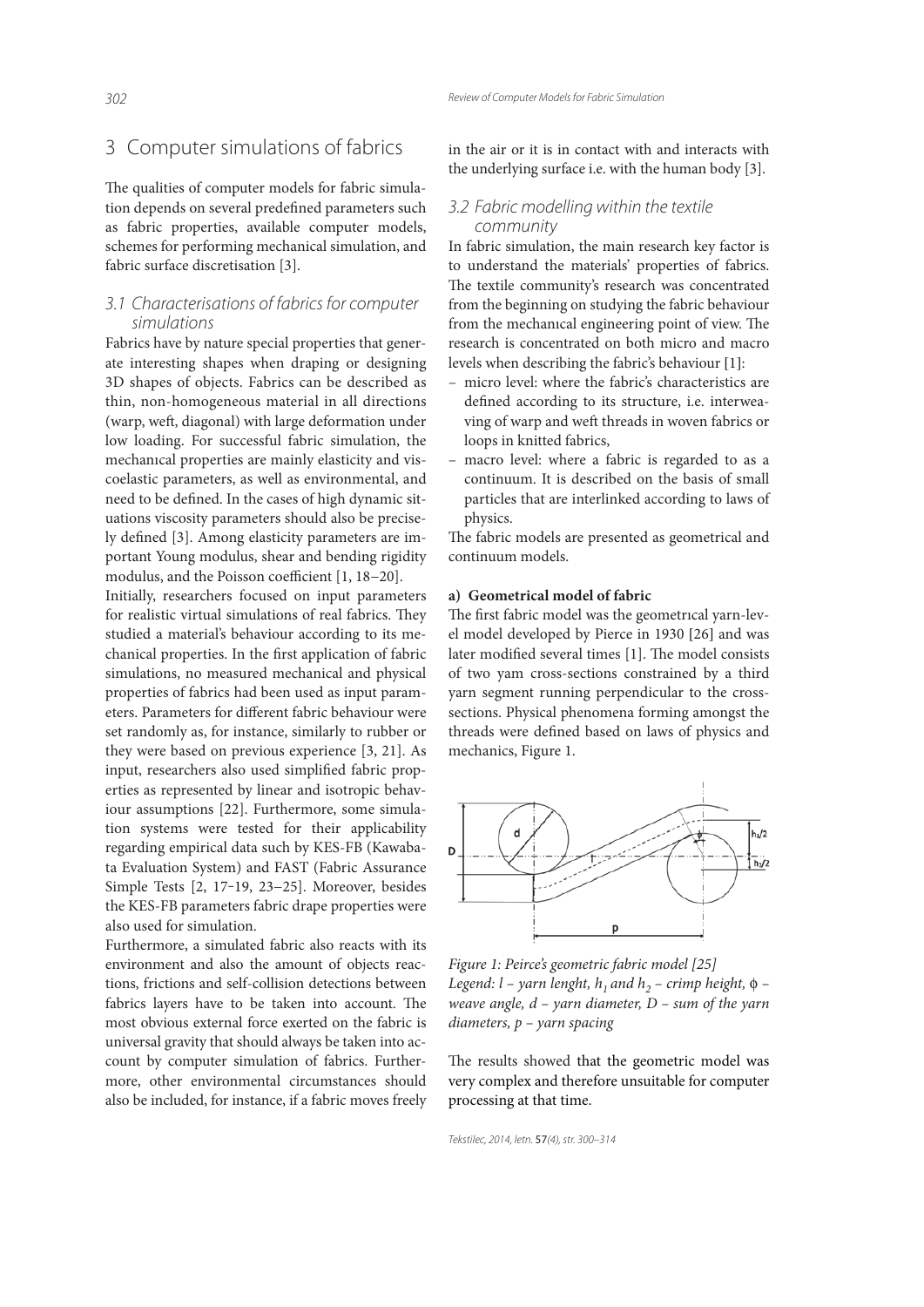### **b) Continuum model of fabric**

The observations of fabrics' properties on a continuum level introduced more desirable results. The more commonly used were energy-based and elasticity methods. Energy-based methods attempt to model the parameters and structures of fabric by creating and minimising equations that define the strain energy within the fabric. These methods are classified into two groups as low level structural and high-level continuum models. The low-level methods were used to model a yarn crossing structure and calculated only a few of the conventional mechanical parameters of woven fabric and some of the geometrıcal parameters focused on fabrıcs' cells. The high-level continuum models explored the fabrics' mechanical properties by applying the conventional theory of elastic plates and shells.

De Jong and Postle [27] are known as the investigators and developers of low-level models for fabrics. They developed a model based on yarn deformation, and using that model were able to analyse strain energy independent of yarn structure. They separated the total strain energy of yarn structure into four constituents as bending, torsion, lateral compression and longitudinal tension. With their proposed model, they estimated the load-extension, decrimping and bending rigidity properties for various materials. Their model was modified by Knoll, Hearle and Shanahan [28−30].

The high-level energy-based method for studying fabric properties was first presented by Amirbayat and Hearle [31, 32]. They proposed an energy-based method for modelling the large-scale deformations of a thin, flexible sheet. The reason arose because the conventional elasticity-based techniques for fabric modelling had many limitations. They state that the thin shell theory is only a collection of specialcase analyses derived for specific, simple three-dimensional geometries, implying that it is unsuitable for modelling the arbitrary and complex geometries of fabrics. Another energy method was presented by Ly [33] who simulated a three-dimensional buckling of a square fabric piece defıned as an anisotropic thin plate under the combined effect of tensile and shear forces. This model's limitation regarding fabric representation is in its specific boundary conditions according to the kinds of fabric.

At the same time, another group of scientists developed fabric models based on the theory of elasticity. Kilby [34] firstly presented the application of an elasticity theory on woven fabrics. He developed planar stress-strain relationships for a simple trellis using conventional elasticity-based analysis. He assumed that fabric can be modelled with a rectilinear trellis in which the elements are pivoted together at their intersection points but do not pass under and over as is characteristic for fabrics. Lloyd, et al. [35] used this method for investigating fabric behaviour folding in respect to its weight. This method was criticised [28] because of the assumption of small strains and deformations. However, in the literature other types of elastic-based methods are reported for fabric modelling. For example Amirbayat [31, 32] modelled a sheet of fabric as a thin isotropic rectangular plate in order to determine the strain necessary to produce buckling when opposing concentrated forces are applied to the sheet. Imaoka et al. [55, 56] developed a continuum mechanics model of fabric based on the large deformation shell theory. Collier, Govendary, Jevšnik [18, 20, 36] presented a finite element approach to modelling the draping behaviour of fabric. They characterised the deformations of fabric whilst draping as a non-linear small-strain/large-displacement. Gan et al. [37] investigated woven fabric deformation as a large displacement, small strain problem and solve it with a nonlinear finite element method. Shell/plate elements are used in woven fabric modelling and when applying them certain points need to be taken into account such as calculations of shell normal, shear elimination, and stress-strain connection determinations [1].

Jevšnik combined the shell-plate theory with the theory of lamina for modelling fused panels. A fused panel was defined as a two layer lamina, Figure 2.



*Figure 2: Fused penal of fabric and fusible interlining two layer lamina [19]*

Each layers (fabric and interlining) were described with its properties i.e.: specific density, fabric thickness and rheological parameters such as Young's and shear modulus in warp and weft directions, and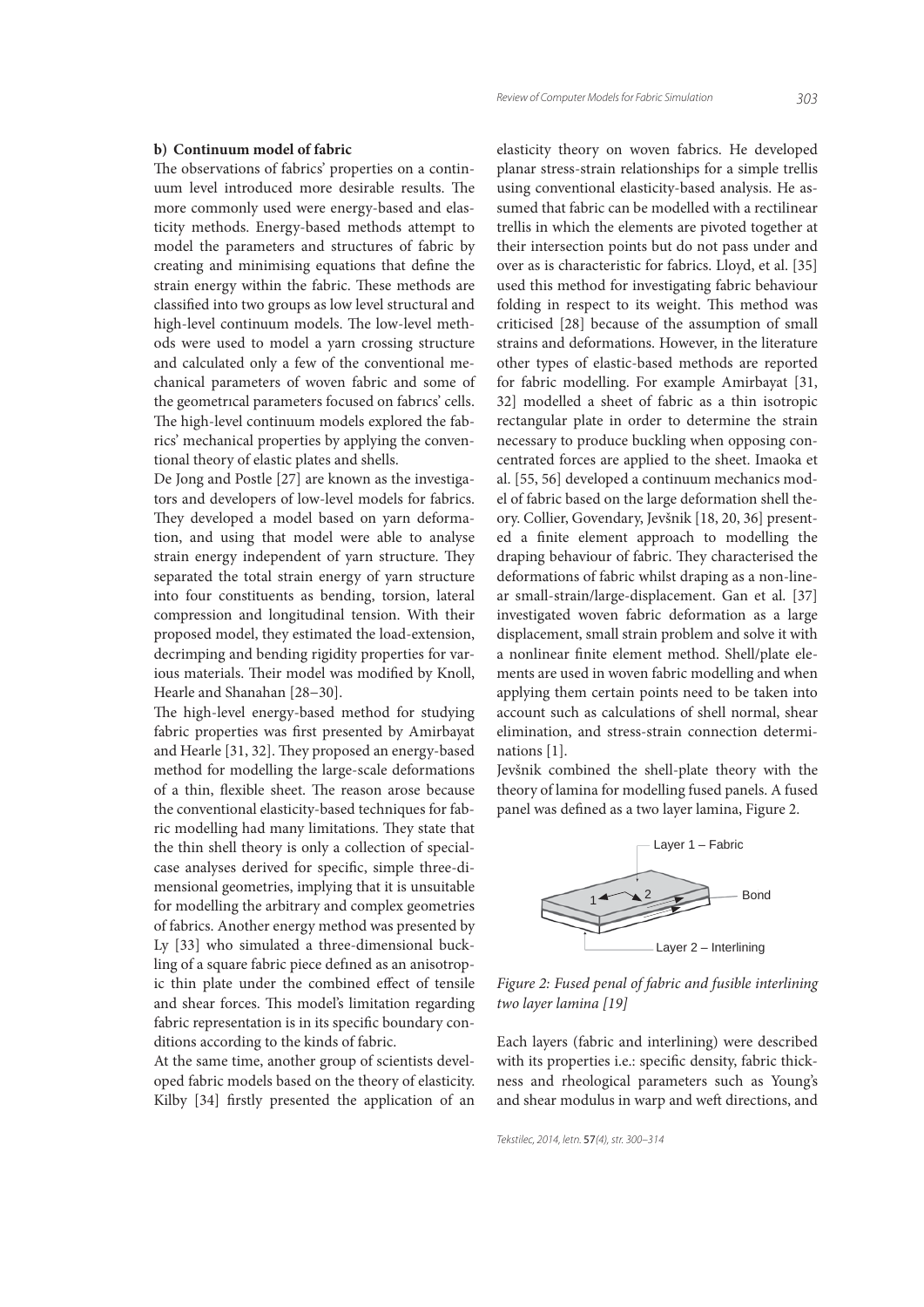the Poisson ratio. The connection between the fabric and fusible interlining was considered as ideal with negligible thickness of thermoplastic. For both fabric and fusible interlinings it was considered that they were a continuum with homogeneous and orthotropic properties [18, 36].

### 3.3 Fabric modelling within the computer graphic community

Further development was taking place at the same time within the textile engineering and computer arenas. In garment simulation the main key research factor is to develop a suitable fabric model for studying mechanical and physical legality. In contrast to the textile engineers the computer engineers try to develop fabric models with low computation costs and higher efficiency [1]. Fabric modelling techniques within the computer graphic community are classified into three categories: geometrical, physical, and hybrid.

#### **a) Geometrical-based models**

Geometrical models were the first techniques to be used in computer graphics for fabric simulation. The models were simple geometrical formulations of fabric without the fabrics' physics of dynamic and mechanıcal properties such as wrinkle formulations on local surfaces. These models were unsuitable for complex reproducible fabric simulation. They focused on appearance, particularly folds and creases, which were represented by geometrical equations. The geometrical models' characteristics were of high controllability and predictable animation sequences. However, these models were also insufficient for responding to situations for exhibiting high variability. Weil presented the first attempt at fabric simulation using a geometrical model in 1986 [38]. At the same time, method was also developed for rendering a fabric's surface once it is in free-hanging shape. The surface fabric was described using constraint points by tracing catenaries between each pair. A line between constraint points refers to the *(row, column)*  coordinates through which a line scan-converted from one point to the other would pass within the grid coordinate system. For example, if one constraint point was at grid coordinate (2,3) and another was at (5,3), the line between the two points would include grid coordinates (3,3) and (4,3), Figure 3.



*Figure 3: Weil`s geometrical model (a) and simulated fabric (b) [37, 38]*

A geometrical method for simulating the wrinkles of fabric by rectangular hanging between two points under additional mechanical constraints such as stretching, bending and gravitational forces was developed by Tailler et al. [40]. The first attempt at automation of garment manufacturing using the geometrical model for simulating a garment's parts was done by Hints et al. [41]. They constructed the first garment shape adapted to the body by interpolating a user-defined set of points. Agui et al. presented the next attempt at computer modelling the sleeve on a bent arm [39]. They constructed the fabric as a hollow cylinder consisting of a series of circular rings. The configurations of the folds on the sleeve were constructed as a consequence of the differences in curvatures between the inner and outer parts of the bent sleeve. The researchers Ng et al. [33] used a geometrical approach for developing an animation tool for the quick reproductions of fabric images. They presented the fabric as two layers that consisted of a series of sections with identical numbers of vertices on each layer, Figure 4.



*Figure 4: Structure of cloth (fabric), skin and skeleton [33]*

When using the model the folds occurred as a result of the underlying structural formations. Moreover, a set of rules was developed for generating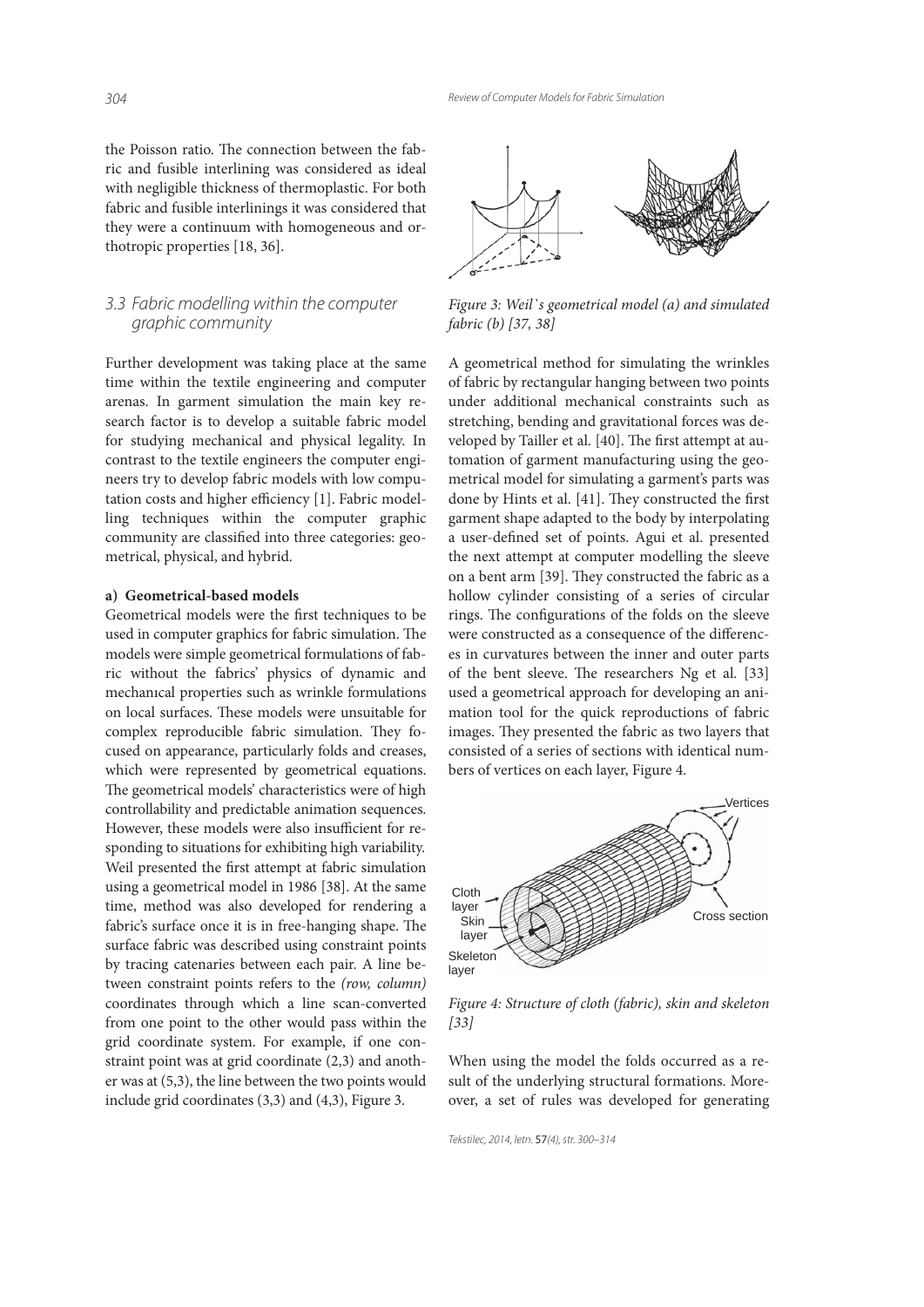folds automatically. A fully geometrical approach for non-extensible fabric deformation was developed and simulated by Ming Chen and Kai Tang [22]. That model was purely geometrical and did not involve stiffness coefficients or elastic modulus regarding problem formulation. It was able to simulate for example the wrinkles, only theoretically. The obtained simulation for a skirt in Figure 5 was achieved for 100% non-extensible fabric [22]. The mentioned method has many conservative solutions; therefore their simulations are very artificial.



Initial shape Different postures and skirts' shapes

*Figure 5: Skirt model deformation: the initial shape*  and the deformation shapes because of different pos*tures [22]*

All the mentioned models haven't included any mechanical properties but by definition the points and their interpolations simulated the imitations of real fabric behaviour. The folds' deformations were generated along the lines of a fabric's surface, and the folds could be either automatically determined or manually edited [22]. The main interest of the used geometrical models for fabric simulation application is to have a computationally efficient and highly controllable model which can perform the simulation well within certain predefined fabric behaviour. Geometrical models do not consider the physical properties of fabric. Rather they focus on appearance, particularly folds and creases, which they represent by geometrical equations. Geometrical techniques require a considerable degree of user intervention; they can be regarded as a form of advanced drawing tool.

#### **b) Physical-based models**

Physically-based models represent the fabric as continuously divided on triangular or rectangular grids. The points have defined finite masses at the intersections. The numbers of points are defined according to the used problems and techniques. The continuum models for computer simulation can find solutions as fabric models based on simple geometry and also for more complex formulations of fabric structure presentation such as models based on energy and elasticity. The main continuum mechanical models provide accurate fabric behaviour simulation derived at directly from mechanical laws. In contrast to the geometrical model, the continuum models need to be highly adaptable for accurate computations of the dynamics of objects having well-defined mechanical constraints and relatively stable mechanical contexts. The continuous models are independent of geometrical representation therefore with them it is possible to solve complex numerical problems by integrating various constraints. The complex computation requirements are the reason for their slow performances. The Lagrange or finite methods are used for fabric behaviour calculations.

The more common models for interpreting the interactions amongst defined points are energy-based models, models based on the theory of elasticity, particle-based and finite element models.

#### **c) Energy-based models and models based on the theory of elasticity**

Energy-based models and models based on the theory of elasticity are the more common models for interpreting the interactions amongst defined points. The finite element method and Lagrange equations are mainly used for the problem solving of fabric behaviour. Next, very often used techniques for modelling are article-based models sometimes referred to as mass-spring models. During this modelling technique an object is assumed to be a collection of mass points that are interconnected by structural, bend and shear springs through a grid structure. The mass points (particles)



*Figure 6: Particle-based model: the simple part of the particle model for fabric simulation (a) and the three types of mass springs (b) [1]*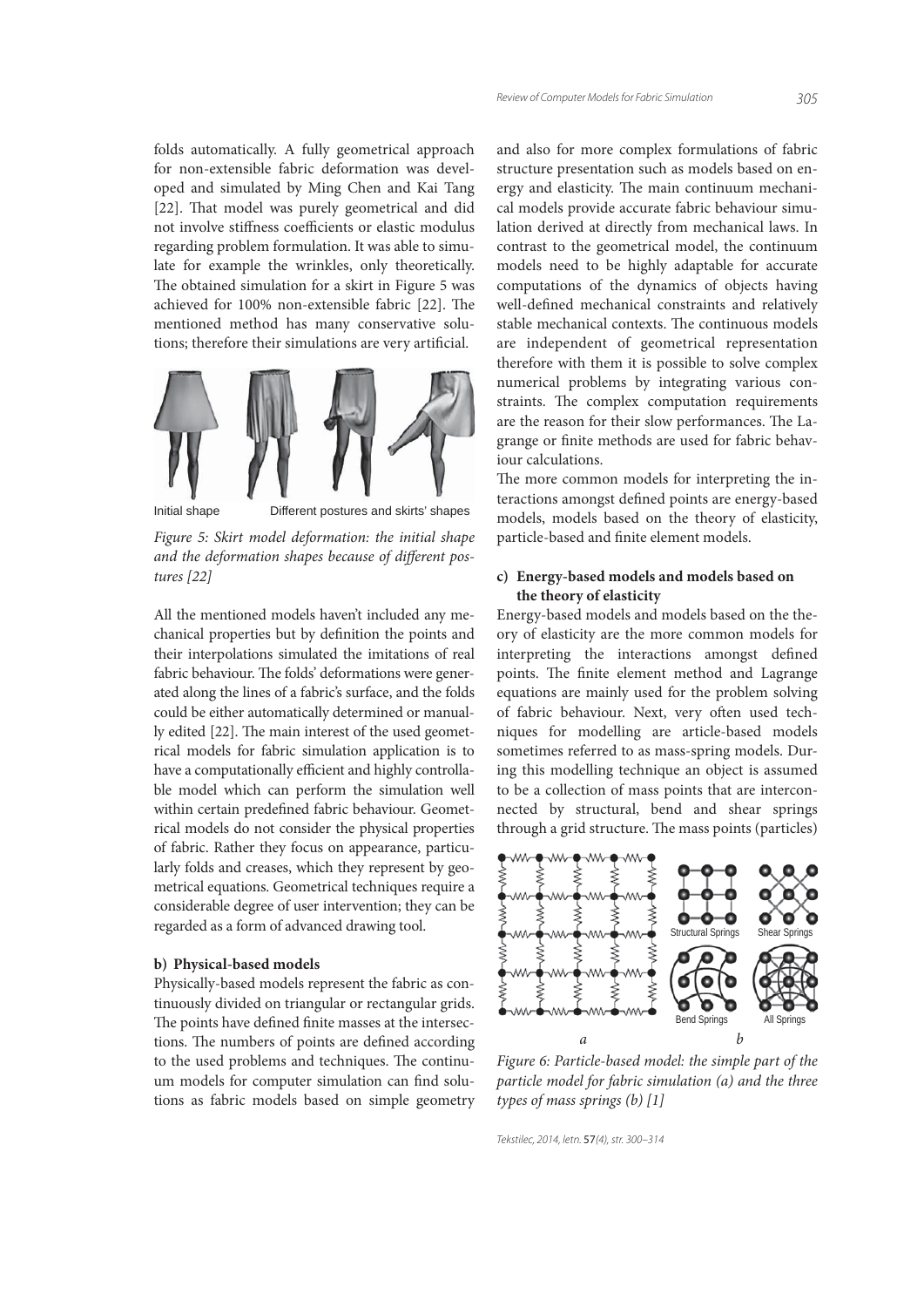are interconnected by linear springs within the position and velocity at a certain time and mass [1−3]. The way the springs are connecting the particles (the topology of the object) and the differences in strength of each spring influence the behaviour of the object as a whole. A simple particle model for fabric simulation [1-3] is shown in Figure 6.

The first major system for simulating fabric and deformable surfaces was developed by Terzopoulos et al [21]. His model was used based on the elasticity theory and the Lagrange formulation for the calculation of fabric behaviour, Figure 7.



*Figure 7: Terzopoulos model for deformable subjects [21]*

A physical-based model for modelling draped fabric in 3D environmental by a 2D grid was developed by Feynman [42]. He proposed an energy equation from the theory of elastic plates when energy is at a minimum when the fabric is draped:

$$
E(P_{ij}) = k_s E_{elast\ ij} + k_b E_{bend\ ij} + k_g E_{grav\ ij}
$$
 (1)

where  $P_{ij}$  is energy at point,  $k_s$ ,  $k_b$ ,  $k_g$  are elasticity, bending, density constants, *Eelast ij* is elasticity energy, *Ebend ij* is bending energy and *Egrav ij* is gravitational energy.

Terzopoulos's model was later extended by Thalaman et. al [3, 43]. Thalaman's research team has dealt with the visualisation problems using an analogous approach for the production of a garment by manufacturing. This principle of garment prototyping is still a priority during the computer-based garment simulation of fabrics. Her work was mainly focused on collision detection and response, and the designing a complete set of clothing. Her research colleague Volino et al. [44, 45] used the theory of elasticity and Newtonian dynamics to simulate fabric, and improved the collision detection of Thalaman's system. Breen et al.[1] simulated fabric behaviour using the particle-based model. This method treats the crossing points of the warp and weft threads as particles. The Breen et al. simulation was in two stages. In the first, particles are allowed to fall freely (Figure 8a). In the second stage (Figure 8b), an energy minimisation process is applied to the inter-particle energy functions to generate fine detail in the shape of the fabric.



*Figure 8: Particle representation (b) of plain weave (a) fabric [1]*

Zhang and Yuen [46] presented a fast fabric simulation method using multilevel meshes based on the Provot model [47]. The aim of this method was to speed up fabric simulation whilst achieving realistic simulation results**.** At each phase, the mesh triangular size is smaller than that of the previous phase and therefore calculation is faster. The multilevel method provided very good results especially for fabric draping simulation, Figure 9 [46].



*Figure 9: Draping simulation of a piece of fabric hanging over a disc plate with multilevel meshes: initial position (a), final position after simulation phase (b)* [46]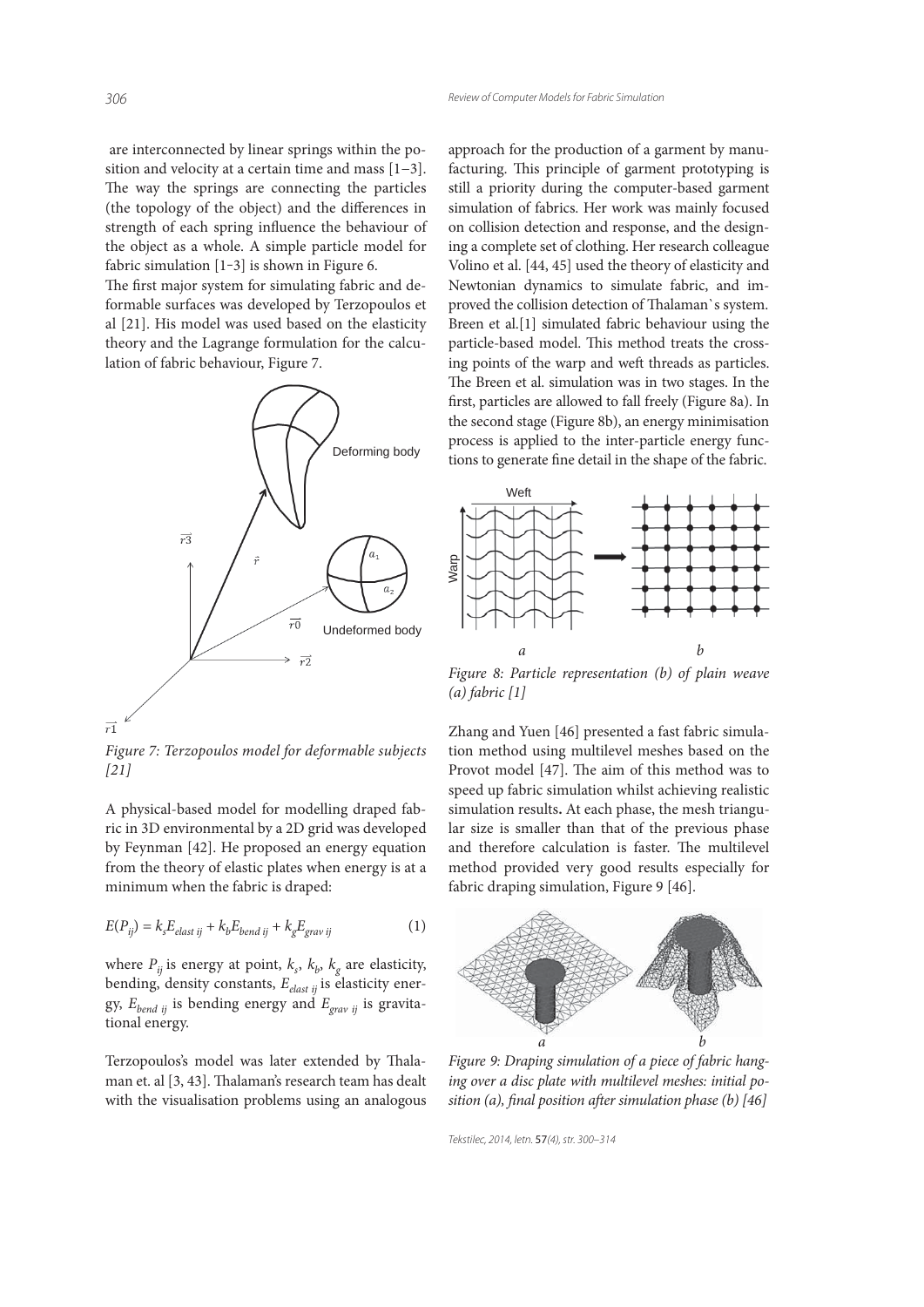#### **d) Particle-based approach**

This particle-based approach to fabric modelling was first applied to the problem of computing static drape [2]. A piece of fabric is modelled as a two-dimensional array of particles conceptually representing the crossing points of warp and weft yarns within a plain weave. The various inter-crossing strain energies are represented by energy functions parameterised by simple geometrical relationships amongst particles. These energy functions take into account the four basic mechanical interactions of yarn collision, yarn stretching, out-of-plane bending and trellising (in-plane bending) that are shown graphically in Figure 10. The model does not consider twisting strain, however. The strain energy for crossing particle *i* is given by equation [2]:

$$
E_i = E_{repel\ i} + E_{stretch\ i} + E_{bend\ i} + E_{trellis\ i}
$$
 (2)

where *E<sub>i</sub>* is strain energy for crossing article, *E<sub>repeli</sub>* is artificial energy of repulsion that effectively keeps, is *Estretch i* energies of tensile strain between each particle and its four-connected neighbours, is *Ebend i* energy due to yarns bending out of the local plane of the fabric and  $E_{\text{trellis }i}$  is energy due to bending around a yarn crossing in the plane.



*Figure 10: Fabric model's energy function [2]*

Breen [1] simulated the static drape of fabrics and later Eberhardt et al. [48] simulated the fabric drape as dynamic phenomena on the table, on the sphere, and the castle, and the final drape was quick and quite realistic. Particle-based models were used for many applications. Ocabe et al. [49] used visualisation tools focused on automisation of the traditional garment manufacturing processes. Li et a1. [50] simulated fabric immersed within an airflow, Gröller et al. [51] modelled the microstructure of the knitted fabrics. They also built a rendering method for the simulation of knitted fabrics (fabric modelling and animation). The classic mass-spring model shown in Figure 11 was used by Provot [47].



*Figure 11: Classical mass-spring model [47]*

Furthermore, Baraff and Witkin [52] used a triangulated mesh to represent the fabric structure, using a continuum formulation on a per-triangle basis for in-plane deformation, and the angle between adjacent triangles to measure out-of-plane deformation, Figure 12.



*Figure 12: Baraff 's and Witkin's simulation using continuum mechanics [52]*

#### **e) Finite element method**

The finite element is a frequently used method for numerical analysis and is based on the usage of matrix algebra. Solving problems was based on discretisation of arbitrary construction into suitable finite elements. This method is also being developed today as a special scientific discipline within the textile area.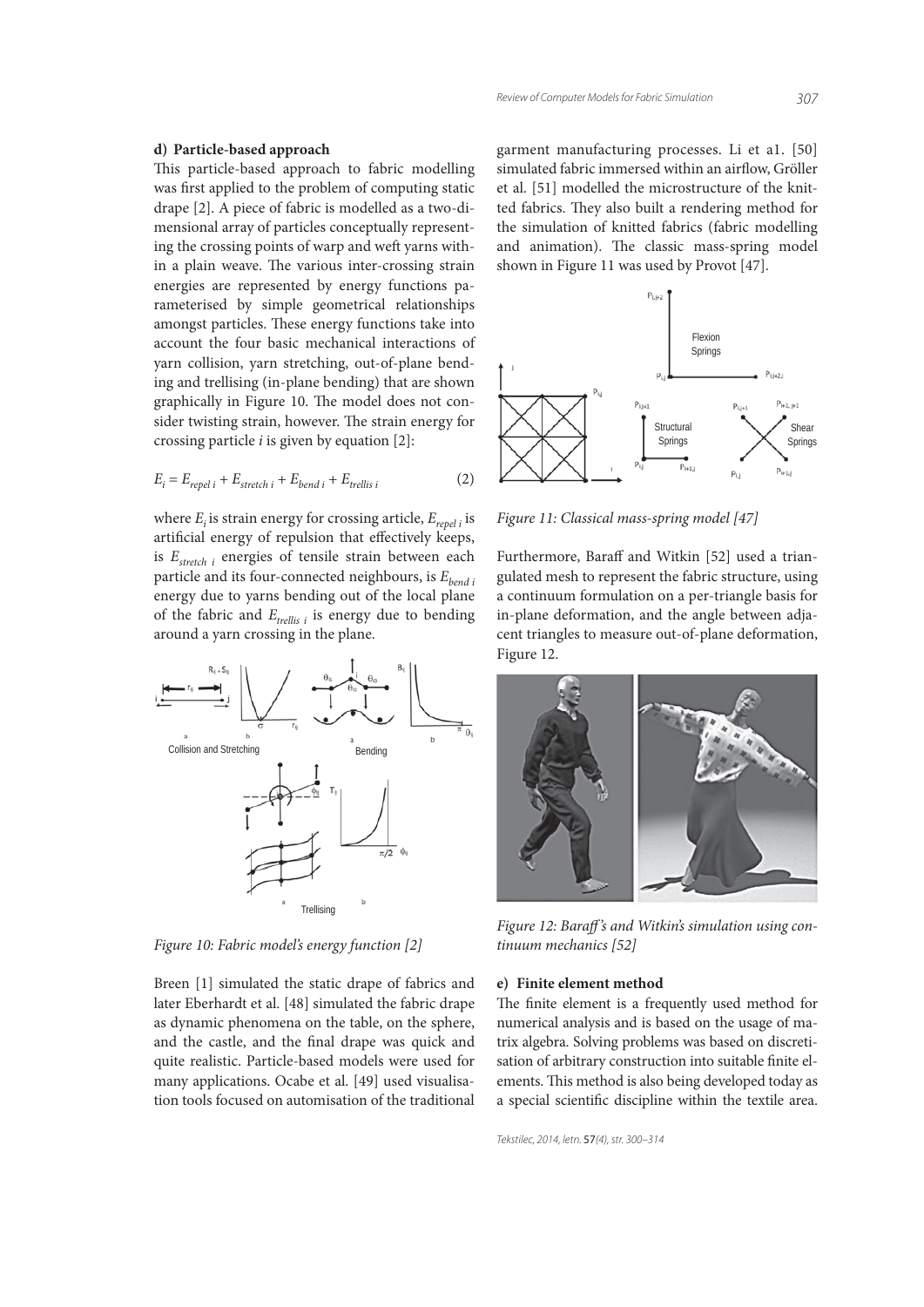The development of programs for solving nonlinearity problems is producing very satisfactory results as in the cases when large displacements and small deformations appear that are significant for a fabric.

R. Collier et al. were the first to use the finite element method for modelling fabric drape [18]. The fabric was described as two-dimensional and orthotropic materials with linear properties. He used Young's and shear modules for calculating within warp and weft directions, measured on KES FB system and Poisson's ratio to sum up as per literature. The calculated drape coefficient was analysed by experimental measurement using a Cusik drape metre. Drapability over the square table was analysed by Govindaray using the finite element method [20]. He studied the draping behaviour of fabrics by using a non-linear finite element method based on a classical non-linear plate theory. J. Hu et al. [53] used a geometrically nonlinear finite-volume method for the numerical simulation and analysis of fabric drape. An initially flat circular fabric sheet is first subdivided into a number of structured finite volumes by mesh lines along warp and weft directions, resulting in rectangular internal volumes and triangular or quadrilateral boundary volumes. Deformation and rotation as a small strain characteristic of using numerical calculations fabric was investigated by Yu [54]. He modelled the fabric using plate and shell elements and the "Alpha" – constant stiffness matrix iterative method was used to reduce simulation time. The advantage of this method is that less computation time is required but the disadvantage is that the degree of non-linearity in the drape problem is incompletely represented by the unknown coefficient matrix during iteration.



*Figure 13: Drape simulations of fused paned using fi nite elements [36]*

S. Jevšnik [36] used the finite elements method for modelling and simulating fused panel drape, Figure 13. The fused panel was treated as a two layer laminate; one lamina was fabric and the other lamina

was the fusible interlining, therefore *the mechanical model of a fused panel was based on the laminate*  theory. The author also simulated the extension and shear properties according to a measuring process using KES methodology for fabric and fusible interning [19, 36].

#### 3.4 Hybrid model

The hybrid techniques combine the physical and geometrical methods. The advantages of combining the physical and geometrical methods were first recognised by Rudomin, Kunii, Taillefer and Tsopelas. Rudomin [55] developed a model that is a combined geometrical-physical model. He developed a method for roughly estimating fabric suspended with a restraint points set. During the same period Kunii [56] developed a hybrid particle model for the simulation of the wrinkles on bent arms. The particle system is made up of a grid where each node is linked to its neighbours by springs. Similar wrinkles were modelled by Tsopelas [57]. He treated garments as thin cylindrical tubes under axial loads and simulated garment folds using the deformation theory. This process focuses on regions where folds are most likely to appear, that is those regions with large curvatures. These occur at the back of the knees. Taillefer [40] categorised the folds of a hanging fabric into two types, horizontal and vertical, as shown in Figure 14.



*Figure 14: Simulation of horizontal and vertical types of folds [40]*

The bending properties are one of the most influential parameter for realistic fabric simulation especially for presentation involving wrinkling and folding. Pabst et. al. [58] presented bending fabric model that makes use of measured moment-curvature data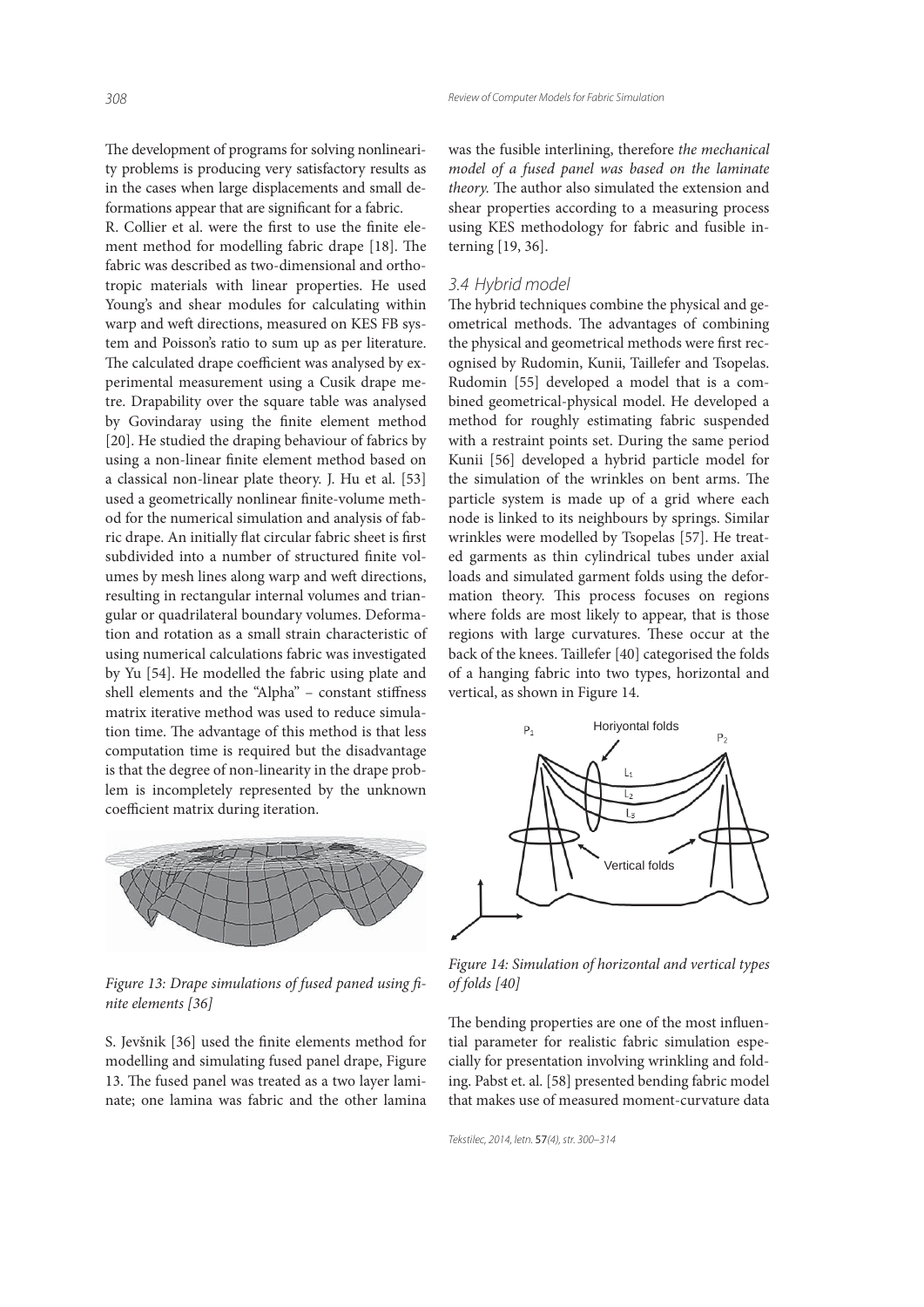and a seam model that significantly improves the realism of garment simulations. The efficient physically-based bending model using hysteresis in fabric simulation was developed also by Wong et al [59]. They compared the bending model with previous methods and plasticity models [1, 17, 44]. The model is not much more complicated than previous models, and experiments showed that with a small extra computation time satisfactory bending hysteresis and plasticity could be obtained [58]. One of the last developed methods for physically-based fabric simulation is Continuum-based Strain Limiting (CSL) method which is suitable for anisotropic biphasic materials [61].

# 4 Accuracy of fabric computer simulations

The accuracy of computer processing fabric simulation is, besides the selected model, the next important parameter. However, the accuracy of computer simulation depends on the selected model of a fabric according to the phenomenon of its deformation. In the case of 2D textile products (flags, curtain) the simplest mathematical models are chosen for calculation (linear mathematical models). For garments and other 3D textile forms, more complex models have to be selected such as polynomial models, interval models, and discrete models. The discrete model is seldom interesting for fabric simulation models [3], Figure 15.

*Continuum mechanics* studies the states of fabrics' surfaces and volumes through quantities varying continuously within space and time. Each physical parameter of the material is represented by a scalar or vector value continuously varying according to position and time. Mechanical laws can then be represented as a set of partial differential equations which hold throughout the volume of the material. *Particle systems* discretise the material itself as a set of point masses ("particles") that interact with a set of "forces" that approximately model the behaviour of the material [3]. Computational time for fabric simulation depends on the fabric object's discretisation. The density of discretisation depends on the method of numerical simulation, the shapes and motions of the fabrics, as well as the available computer hardware. Triangular meshes are the more common representations for complex fabric objects [3].

The mechanical computer models of fabrics have to provide the simulation of fabric properties rapidly and realistically. The performance of fabric simulation depends on adequate implementation of algorithms and numerical methods. In the literature, there are many ways of compiling computer systems for fabric simulation and their performances are improving from year to year [1, 3].

Ultimately, the rendering process of the fabric should also be included for the desired end-look of



*Figure 15: A particle system and continuum mechanics [3]*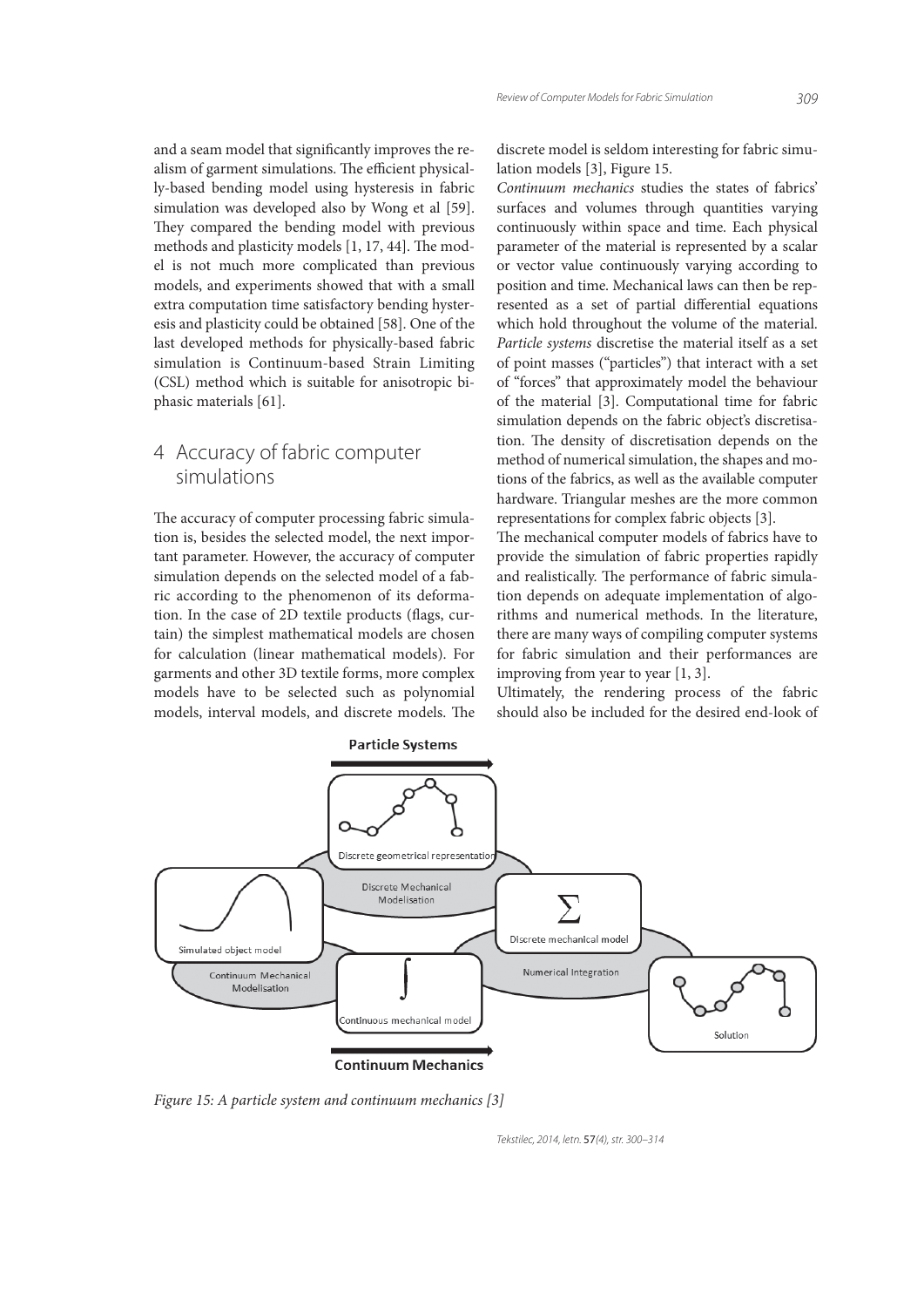the simulated fabric. Volino and Magnenat-Thalmann in their book pointed out four parameters having a significant influence on the success of fabric simulation [3]:

- the simulation system should support the *scope:*  mechanical behaviour and the properties to be simulated.
- the mechanical system should be simu- *accuracy:*  lated in a very accurate way within whatever possible context.
- the simulation system should be able *robustness:*  to compute the mechanical system whatever the context, which can vary along the simulation regarding accuracy, and no particular situation should cause the simulation to fail.
- speed is obviously one of the major values *speed:*  of a good mechanical simulation system. The speed is validated by offline computation systems, interactive applications, and real-time applications.

## 5 Comparisons between used methods

Table 1 collates and presents some of the used models and techniques for fabric simulation. The collected data based on literature reference [39] and authors' literature studies and own research experiences. Certain of better known models are also described in the previous paragraphs.

The geometrical techniques for constructing the computer models of fabrics have not include the measured fabric parameters, because they were constructed on the same assumptions of fabric parameters. The advantage of this is that the computation time is faster than by other modelling techniques. Physical techniques are the most commonly used

for modelling fabric models because of reasonable computation time and quite good realistic presentations of virtual fabric behaviour. The simulation of fabrics' behaviour using the hybrid models provides very good realistic presentations of fabrics within a virtual environment but the computation time is very time-consuming.

# 6 Conclusions

Visualisation of a garment within a virtual environment is an exciting branch for textiles as well as for computer graphics engineers. The correct selection of a fabric model for virtual simulation is a very important issue during the designing of an efficient fabric simulation system. Nowadays developed fabric models for obtaining realistic fabric behaviour are still insufficient even though many already complex applications have been presented for virtual clothing simulation. From the presented review it can be concluded that over the past decades within the textile engineering and computer arenas new significant solutions of models for fabric simulations have not been forthcoming. The development of fabric models for computer simulation was mostly focused on physically-based models or their hybrids. Their main advantage is good realistic presentations of simulated fabrics. The geometrical techniques are based on the appearance of the fabric sample without the mechanical and physical properties of fabric. Researchers have presented more or less upgraded or modifications of existing methods. The reasons are probably in the necessity of developing highly efficient computer performances that can simulate fabric on the micro level with the least possible limitations regarding fabric characteristics.

| Models                | <b>Authors</b>                 | Used techniques                           | Parameters for defining the model         |
|-----------------------|--------------------------------|-------------------------------------------|-------------------------------------------|
| models<br>Geometrical | Weil [38]                      | Curve fitting, subdivision,<br>relaxation | Position of constraint points             |
|                       | Agui et al. [39]               | Polygonization, relaxation,               | Bending angle, thresholds                 |
|                       | Hinds et al. [41]              | 3D interaction, interpolation             | Geometrically offset from the object      |
|                       | Ng et al. [39]                 | Mapping                                   | Various functions                         |
|                       | Ming Chen and<br>Kai Tang [22] | Algorithm for interpolation               | Thresholds, Position of constraint points |

*Table 1: Comparison of used techniques and parameters for defining fabric models regarding simulations*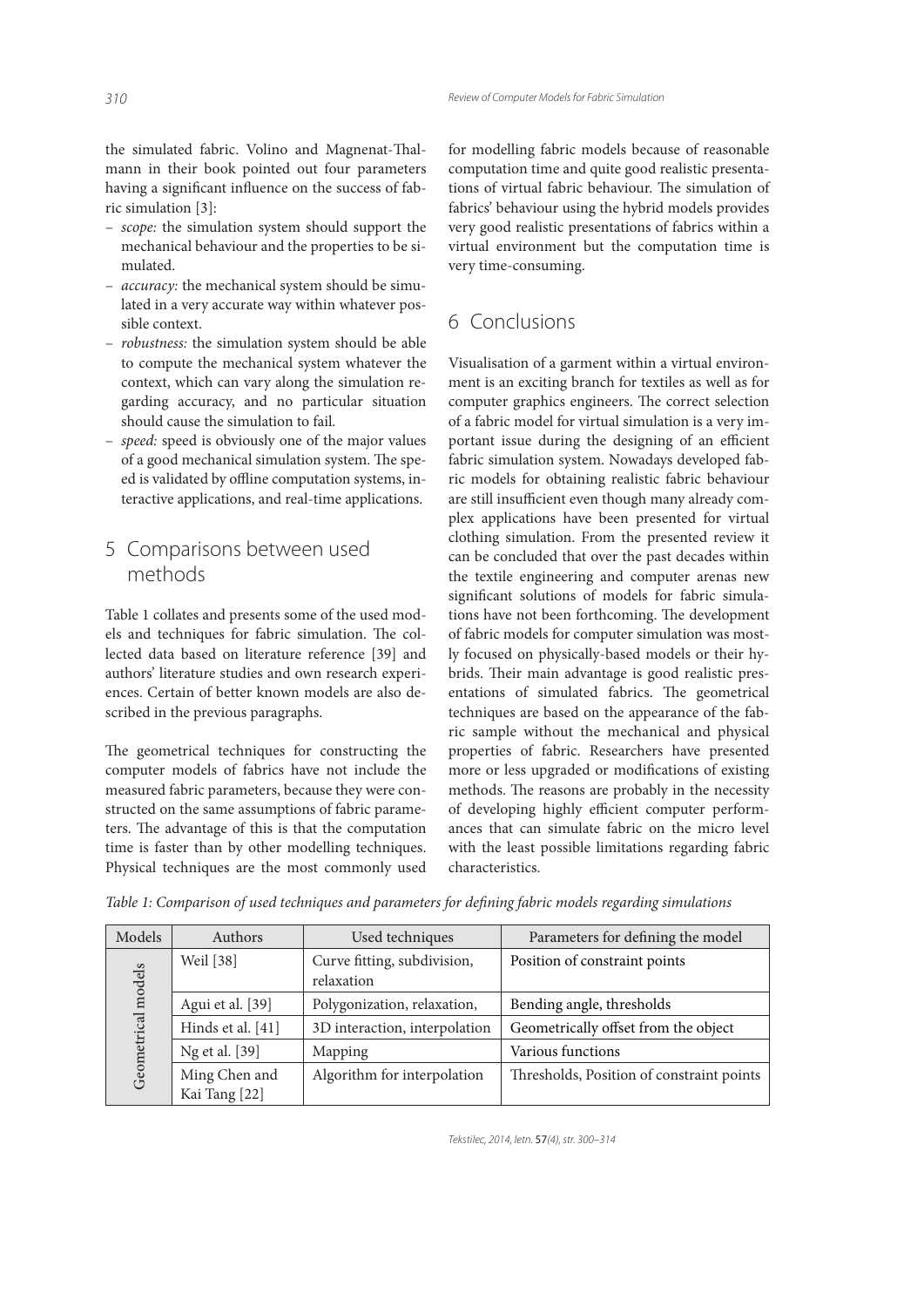| Models          | Authors                      | Used techniques                                                                 | Parameters for defining the model                                                        |
|-----------------|------------------------------|---------------------------------------------------------------------------------|------------------------------------------------------------------------------------------|
| Physical models | Feynman [42]                 | Energy minimization,<br>Multigrid method                                        | Elasticity, bending, gravity                                                             |
|                 | Terzopoulos et al.<br>$[21]$ | Elasticity theory, Lagrange's<br>theory                                         | Density, damping curvature tensor,                                                       |
|                 | Aono [39]                    | Elasticity theory,<br>D'Alemberts's principle,<br>finite difference             | Stress, strain, Young's rigidity, Poisson's<br>ratio, density, damping, constantly lame  |
|                 | Sakaguchi et. al.<br>$[39]$  | Newtonian dynamics, the<br>deformable model                                     | Density, elasticity, viscosity, plasticity                                               |
|                 | Thalmann et al.<br>$[43]$    | Deformable model,<br>Newtonian dynamics                                         | Deformable model's parameters                                                            |
|                 | Volino et al. [44]           | Newtonian dynamics,<br>elasticity theory                                        | Stress, strain, Young's modulus, rigidity,<br>Poisson's f »efficient, density, thickness |
|                 | Breen et al. [1]             | Energy minimization,<br>Newtonian dynamics                                      | Repulsion, stretching, bending, trellis,<br>gravity                                      |
|                 | Ocabe et al. [49]            | Energy minimization,<br>elasticity theory                                       | Elongation, shearing, bending, twisting,<br>density                                      |
|                 | Li et al. [50]               | Simplified Navier-Stokes<br>equation, Bernoulli's<br>equation, deformable model | Air velocity, deformable model's<br>parameters                                           |
|                 | Provot et al. [47]           | Newtonian dynamics, Euler<br>integration                                        | Mass, stiffness, damping, viscosity                                                      |
|                 | Ng et al. [39]               | Energy minimization,<br>multigrid method                                        | Elasticity, bending, gravity                                                             |
|                 | Jevšnik <sup>[36]</sup>      | Newton-Raphsonova<br>method, shell/plate theory<br>Laminate theory              | Shear, bending modulus, Young's and<br>Poisson' modulus, mass                            |
|                 | Zhang et. al. [46]           | Newtonian dynamics, Euler<br>integration, Multi mesh                            | Bending force, mass, constraint points                                                   |
|                 | Wong et. al. [59]            | Triangle mesh Bending<br>hysteresis                                             | Forces for bending and unbending,<br>Bending hysteresis loop, Residual<br>curvature      |
|                 | Pabst et. al [58]            | Bending element consisting<br>of two adjacent triangles                         | Bending stiffness                                                                        |
| Hybrid models   | Rudomin [55]                 | Convex hull, the deformable<br>model                                            | Shape of the object, deformable model's<br>parameters                                    |
|                 | Kunii et al. [56]            | Energy minimization,<br>singularity Theory, curve<br>fitting                    | Mass, stiffness, positions of<br>characteristic points                                   |
|                 | Tailleler [39]               | Curve fitting, relaxation                                                       | Positions of hanging points, stretching,<br>bending, weight, self-repulsion              |
|                 | Tsopelas [57]                | Thin-wall deformation,<br>elastic, NURBS fitting                                | Thickness, diameter, rigidity                                                            |
|                 | Dhande et.al. [39]           | Swept surface generation                                                        | Directrix curve, generatrix curve                                                        |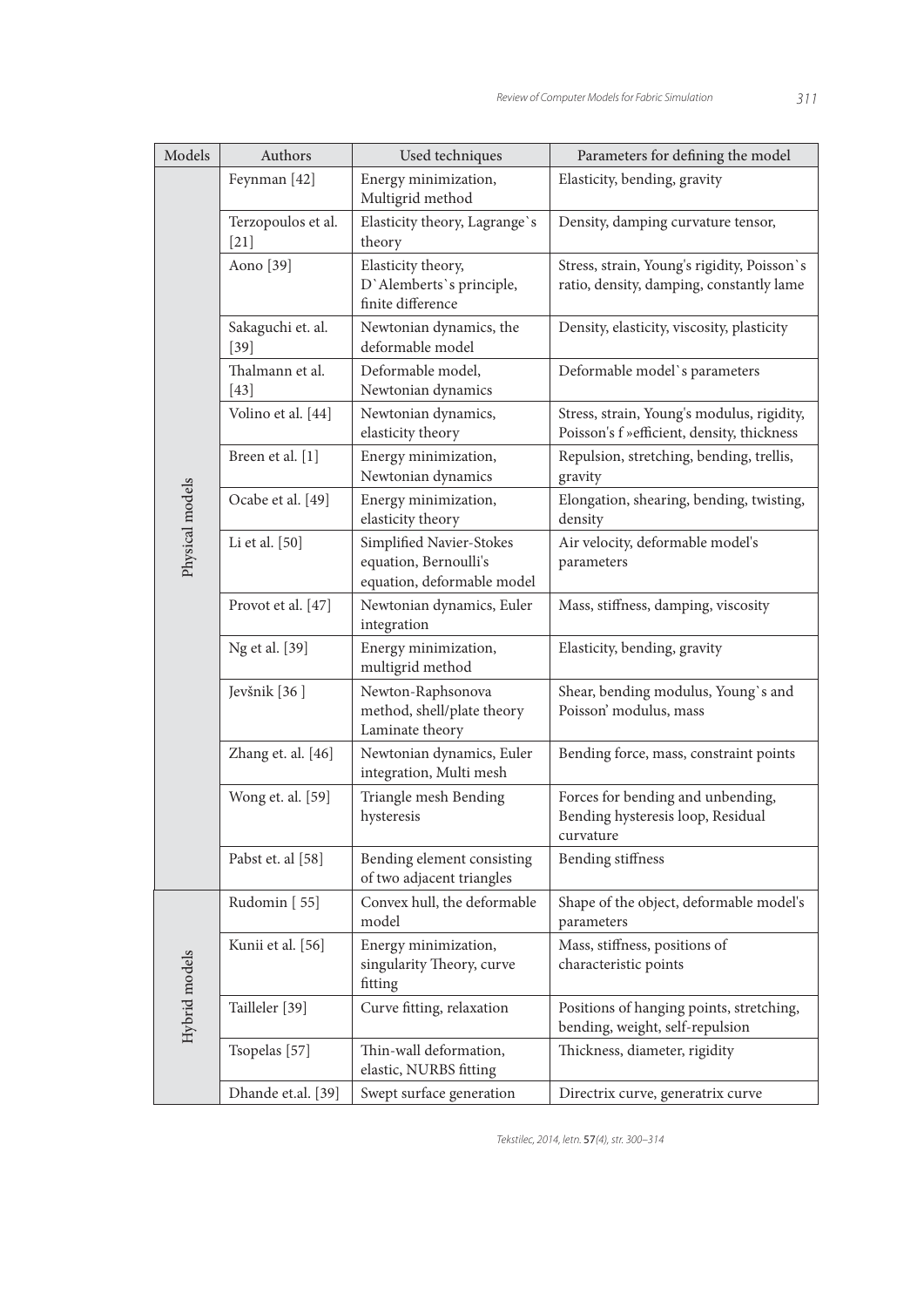*Acknowledgement*

This work was supported by TUBITAK (The Scientific *& Technological Research Council of Turkey) and BIDEB (Science Fellowships & Grant Programs Department), 2221 – Fellowships for Visiting Scientists and Scientists on Sabbatical Leave, for the period 2013-2014.*

## References

- 1. HOUSE, H. Donald, BREEN, E. David. *Cloth Modeling and Animation*. Massachusetts : A. K. Peters Natick, Ltd. Natick, 2000, 344.
- 2. HU, Jinlian. *Computer technology for textiles and apparel*. Cambridge : Woodhead Publishing Series in Textiles: Number 121, 2011, 392.
- 3. VOLINO, Pascal, MAGNENAT –THALMANN, Nadia. *Virtual clothing*, *Theory and practise*. Berlin : Springer-Verlag, 2000, 283.
- 4. JEVŠNIK, Simona, KALAOĞLU, Fatma, ERY-URUK, Selin Hanife, BIZJAK, Matejka, STJE-PANOVIČ, Zoran. Evaluation of garment fit model using AHP. *Fibres & Textiles in Eastern Europe,* 2015, 23, 2(110) in print.
- 5. STJEPANOVİČ, Zoran. IMB 2006 Novelties in the Field of the 3D Virtual Prototyping. *Tekstilec*, 2006, **49**(7/9), 117−121.
- 6. JEVŠNIK, Simona, STJEPANOVIČ, Zoran, CEL-CAR, Damjana. Virtual clothes´ simulations. In *1st International Conference I Love Inter/National Fashion* : *book of proceedings*. Ljubljana, April 2−4, 2009, 67−74.
- 7. VOLINO, Pascal, CORDIER, Frederic, MAG-NENAT-THALMANN, Nadia. From early virtual garment simulation to interactive fashion design. *Computer-Aided Design, 2005,* **37**, 593– 608, doi: 10.1016/j.cad.2004.09.003.
- 8. Gerbertechnology [online] [accessed 7.3.2014]. Available on World Wide Web: http://www.gerbertechnology.com.
- 9. Lectra [online] [accessed 7.3.2014]. Available on World Wide Web: http://www.lectra.com.
- 10. Assystbullmer [online] [accessed 7.3.2014]. Available on World Wide Web: http://assystbullmer.co.uk/.
- 11. OptiTex [online] [accessed 7.3.2014]. Available on World Wide Web: http://www.optitex.com.
- 12. Cloth modeling [online]. *Textile terms and defi nitions [*accessed 7.3.2014]. Available on World Wide Web: http://www.ttandd.org/.
- 13. Textile [online]. *Wikipedia : the free encyclopedia* [accessed 7.3.2014]. Available on World Wide Web: http://en.wikipedia.org/wiki/Textile.
- 14. CHITTARO, Luca, CORVAGLIA, Demis. 3D Cloth and Garment Simulation based on Web Technologies, Convegno Tecnico Scientifico, Torino, November 2003.
- 15. The availability and capabilities of 'Low-End' virtual modelling (Prototyping) Products to enable designers and engineers to prove concept early in the design [online] [accessed 7.3.2014]. Available on World Wide Web: http://www. lboro.ac.uk/microsites/mechman/research/ipmktn/pdf/Technology\_review/virtual-prototypingearly-in-the-design-cycle.pdf.
- 16. WANG, Gary. Definition and Review of Virtual Prototyping, *Journal of Computing and Information Science in Engineering*, 2003, **2**(3), 232−236, doi: 10.1115/1.1526508.
- 17. HOUSE, H. Donald, BREEN, E. David, GETTO, H. Phillip. A Physically Based Particle Method of Woven Cloth. *The Visual Computer*, 1992, **8**(5−6), 264−277, doi: 10.1007/BF01897114.
- 18. COLLİER, Joan R., COLLIER, Billie J. Drape Prediction by Means of Finite Element Analysis. *Journal of Textile Institute*, 1991, **82**(1), 96−107, doi: 10.1080/00405009108658741.
- 19. JEVŠNIK, Simona. Predicting mechanical properties of fused panel. *Fibres & textiles in Eastern Europe*, 2000, **8**(4), 54−56.
- 20. CHEN, B., GOVİNDARAY, Muthu. A parametric Study of fabric drape. *Textile research journal*, 1996, **66**(1), 17−24, doi: 10.1177/004051759606600103.
- 21. TERZOPOULOS, Demetri, PLATT, *John* C., BARR, Alan H., FLEISCHER, Kurt. Elastically deformable models. In *ACM Computer Graphics, SIGGRAPH'87 : book of proceedings*. Anaheim, California, 1987, **21**, 205−214.
- 22. CHEN, Ming, TANG, Kai. A fully geometric approach for developable cloth deformation simulation. *Visual Computer*, 2010, **26**, 853–863, doi: 10.1007/s00371-010-0467-5.
- 23. CHEN, Bijian, GOVİNDARAY, Muthu. A Physically Based Model of Fabric Drape Using Flexible Shell Theory. *Textile research journal*, 1995, 65(6), 324−330, doi: 10.1177/004051759506500603.
- 24. DE BOSS, A. *The FAST System for Objective Measurement of Fabric Properties, Operation, Interpretation and Application. CSIRO Division of Wool Technology, Sydney, 1991.*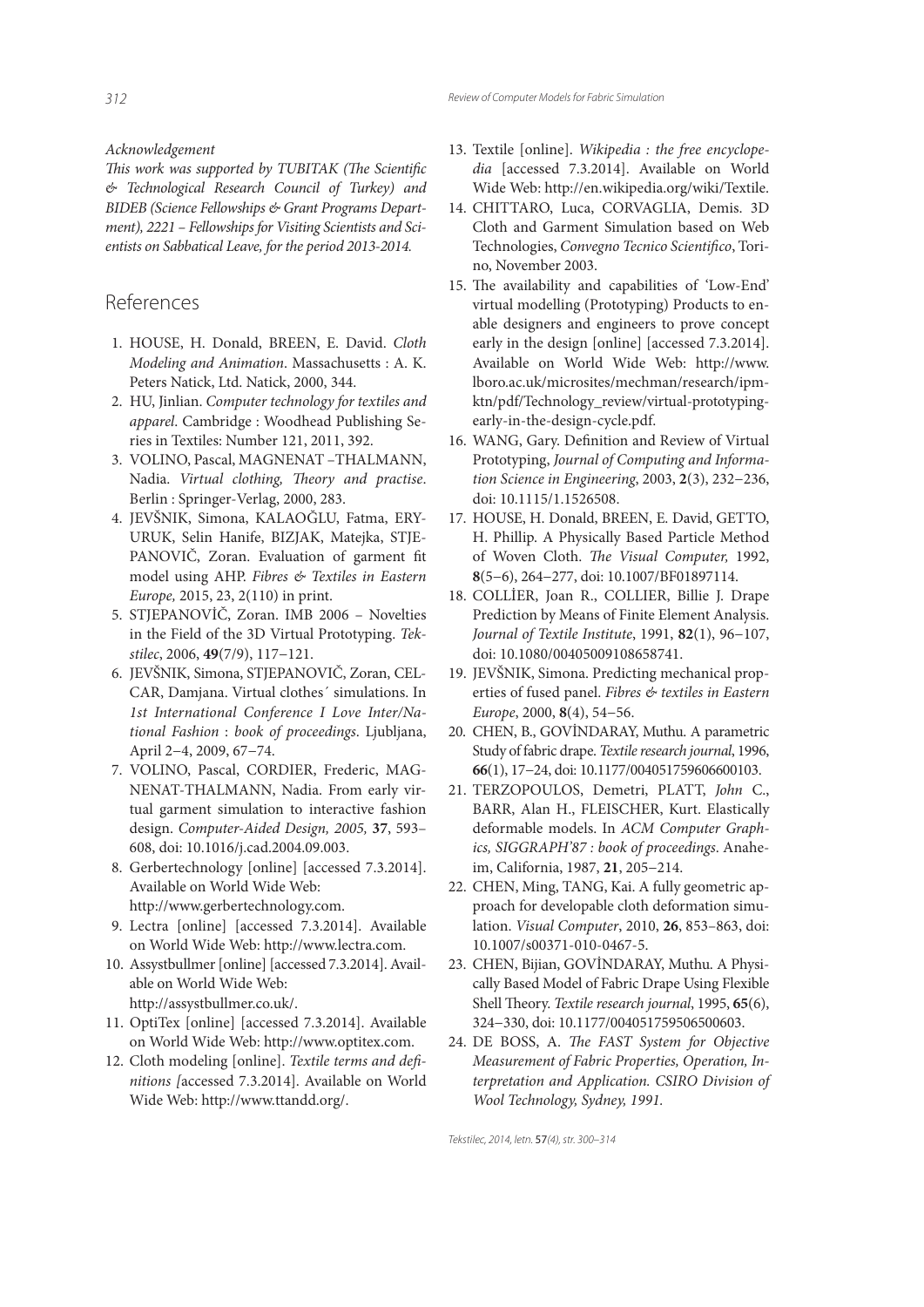- 25. KAWABATA, Sueo. *The Standardization and Analysis of Hand Evaluation*. Osaka : Textile Machinery Society of Japan, 1980, 97.
- 26. PEIRCE, F. T. The Handle of Cloth as Measurable Quantity. *The Journal of the Textile Institute*, 1930, **21**(9), 377−416, doi: 10.1080/ 19447023008661529.
- 27. DE JONG, S., POSTLE, R.: An Energy analysis of woven-fabric mechanics by mena of Optimal-control theory. Part I: Tensile properties. *Journal of the Textile Institute*, 1977, **68**(11), 350−361, doi: 10.1080/00405007708631412.
- 28. HEARLE, J. W. S., SHANAHAN W. J. An Energy Method for Calculations in Fabric Mechanics, Part I: Principles of the Method. *Journal of the Textile Institute,* 1978, **69**(4), 81−91, doi: 10.1080/00405007808631425.
- 29. KNOLL, A. L. The Geometry and Mechanics of the Plain-Weave Structure: A Comparison of the General Energy Method of Analysis and Previous Models. *Journal of the Textile Institute,* 1979, 70(5), 163−171.
- 30. SHANAHAN, W. J. HEARLE, J. W. S. An Energy Method for Calculations in Fabric Mechanics, Part II: Examples of Application of the Method to Woven Fabrics. *Journal of the Textile Institute,* 1978, **69**(4), 81−91, doi: 10.1080/ 00405007808631426.
- 31. AMİRBAYAT, J., HEARLE, J. W. S. The Complex Buckling of Flexible Sheet Materials—Part II. Experimental Study of Three-Fold Buckling. *International Journal of Mechanical Science,* 1986, **28**(6), 359−370, doi: 10.1016/0020-7403- (86)90055-X.
- 32. AMİRBAYAT, J., HEARLE, J.W.S. The Anatomy of Buckling of Textile Fabrics: Drape and Conformability. *Journal of the Textile Institute,* 1989, **80**(1), 51−69, doi: 10.1080/00405008908659185.
- 33. LY, Nhan G. A Model for Fabric Buckling in Shear. *Textile Research Journal,* 1985, **55**, 744−749.
- 34. KİLBY, W. F. Planar Stress-Strain Relationships in Woven Fabrics. *Journal of the Textile Institute,* 1963, **54** (1), 9−27, doi: 10.1080/19447026308659910.
- 35. LLOYD, D. W., SHANAHAN, W. J., KONO-PASEK, M. The Folding of Heavy Fabric Sheets. *International Journal of Mechanical Science,* 1978, **20**(8), 521−527.
- 36. JEVŠNIK, Simona. *The Analysis of Drapability of Shell Fabric, Interlining and Fused Panel as*

*Assembly Parts of a Garment : Doctoral Dissertation. Maribor, University of Maribor, 2002.*

- 37. GAN, L., LY N. G. STEVENS, G. P. A Study of fabric deformations using nonlinear finite elements. *Textile research journal,* 1995, **65**(11), 660−668, doi: 10.1177/004051759506501106.
- 38. WEIL, Jerry. The synthesis of cloth objects. In *ACM Computer Graphics, the 13th annual conference on computer graphics and interactive techniques : book of proceedings.* 1986, 49−53, doi: 10.1145/15922.15891.
- 39. HİNG, N. Ng, GRİMSDALE, L. Richard. Computer Graphics Techniques for Modeling Cloth. *Journal IEEE Computer Graphics and Application*, **16**(5), 1996, 28−41, doi: 10.1109/ 38.536273.
- 40. TAİLLEFER, F. Mixed Modeling. In *Compugraphics, 1st International conference on computational graphics and visualization techniques* : *book of proceedings*. Sesimbra, Portugal, 1991, 467−478.
- 41. HINDS, B. K., McCARTNEY, J. Interactive garment design. The Visual Computer, Springer-Verlag, 1990, **6**(2), 53−61, doi: 10.1007/ BF01901066.
- 42. FEYMANN, Karl Richard. *Modelling the appearance of cloth : Master thesis*. Massachusetts Institute of Technology, 1986.
- 43. MAGNENAT-THALMANN, Nadia, CORDIER, F., VOLINO, Pascal, KECKEISEN, Michael, KIMMERLE, Stefan, KLEIN, Reinhardt, ME-SETH, Jan. Simulation of Clothes for Real-time Applications. In *"Interacting with Virtual Worlds", 25th Annual Conference of the European Association for Computer Graphics : book of proceedings.* Grenoble, 2004.
- 44. VOLINO, Pascal, MAGNENAT-THALMANN, Nadia. Developing simulation techniques for an interactive clothing system. *Virtual Systems and Multimedia : book of proceedings.* Geneva, Switzerland, 1997, 109−118.
- 45. VOLINO, Pascal, CORDIER, Frederic, MAG-NENAT-THALMANN, Nadia. From early virtual garment simulation to interactive fashion design. *Computer-Aided Design,* 2005, **37**, 593– 608, doi: 10.1016/j.cad.2004.09.003.
- 46. ZHANG, Dongliang, YUEN, M. F. Matthew. Cloth simulation using multilevel meshes. *Computers & Graphics,* 2001, **25**, 383–389, doi: 10.1016/S0097-8493(01)00062-0.